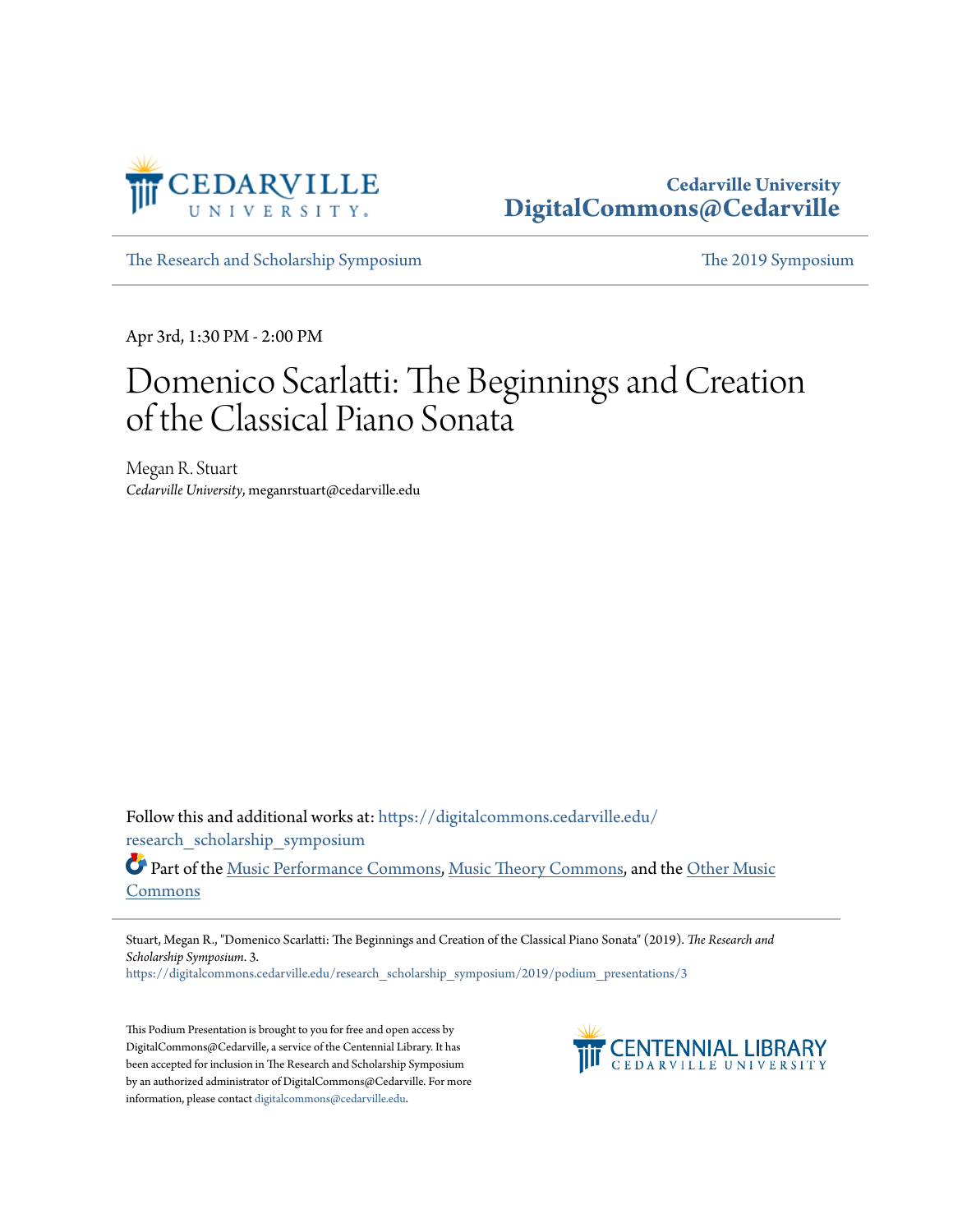THE BEGINNINGS AND CREATION OF THE CLASSICAL PIANO SONATA

# Domenico Scarlatti

Presented by Megan Stuart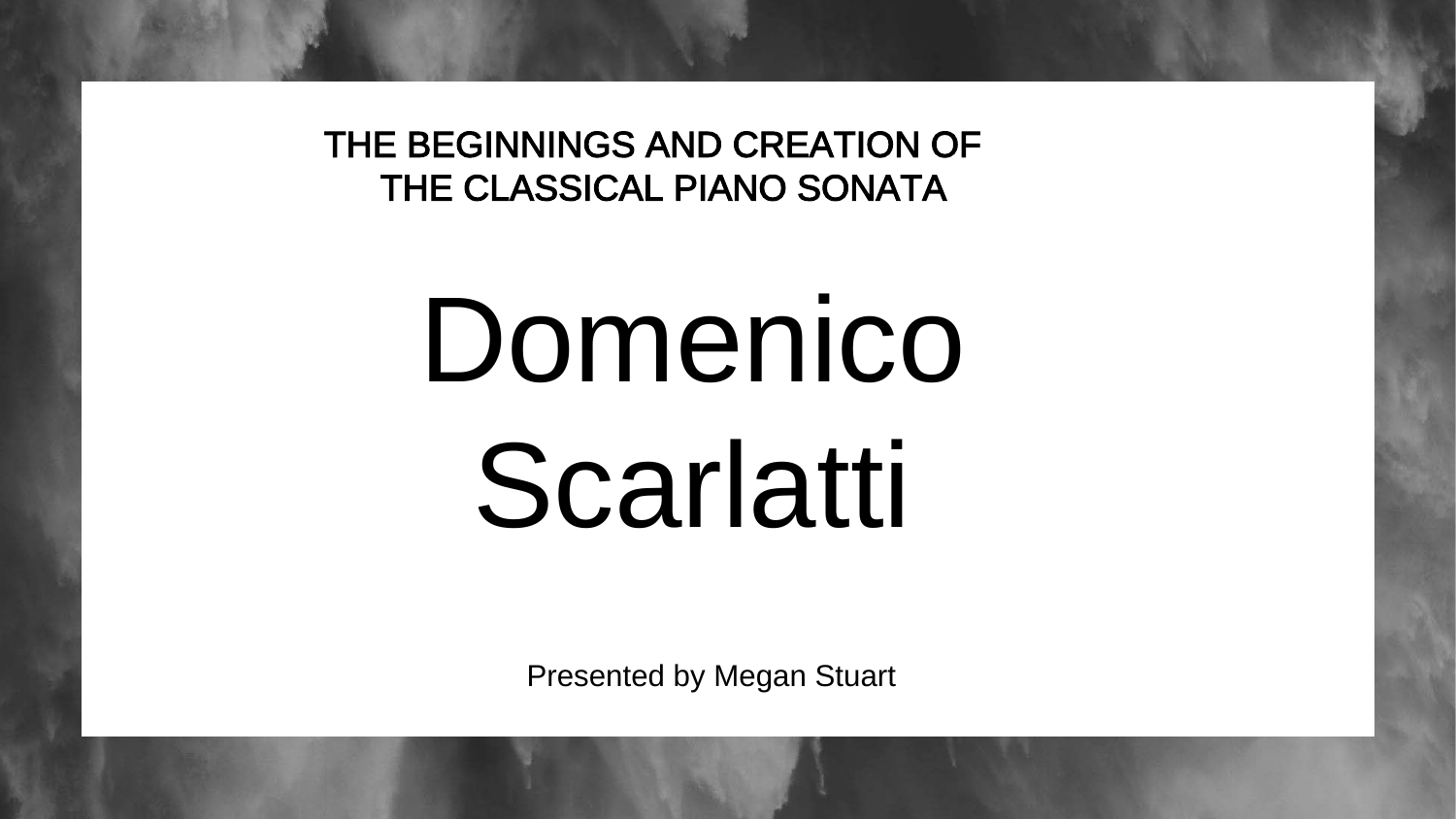### THESIS:

Domenico Scarlatti helped develop the Classical sonata and that development is seen in Scarlatti's personal history, his influences, and the elemnts used within his sonatas that became common for the eventual form of the sonata.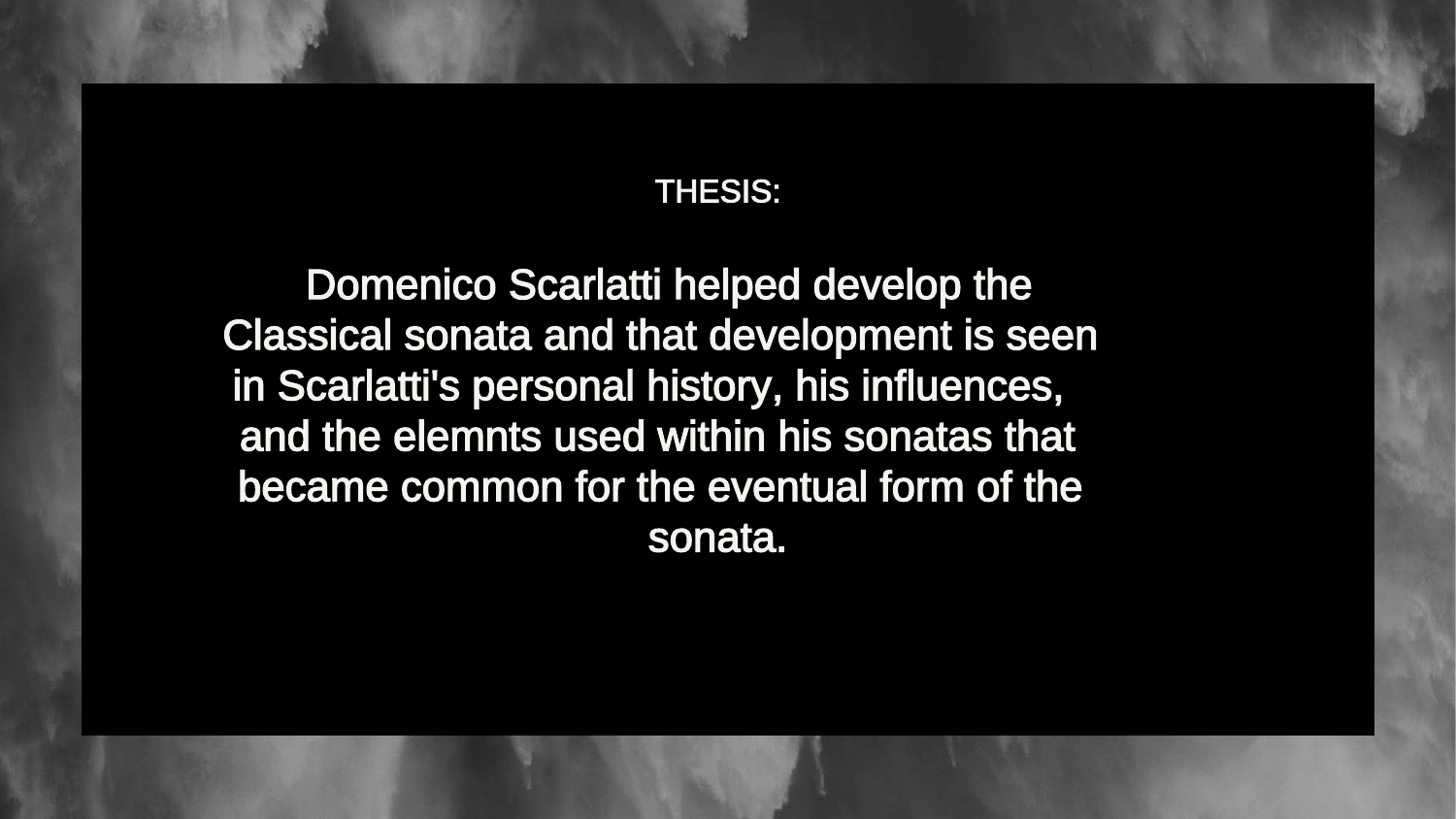# Personal H istory

### BEGINNINGS OF SCARLATTI

- contribution to opera
- Born on October 26, 1684 in Naples, Italy • Father was Alessandro Scarlatti, well known for his
- Gained most of his music education from father and family
- Moved to Venice to begin career
- Moved to London to study with Handel
- Final move to Lisbon solidifies career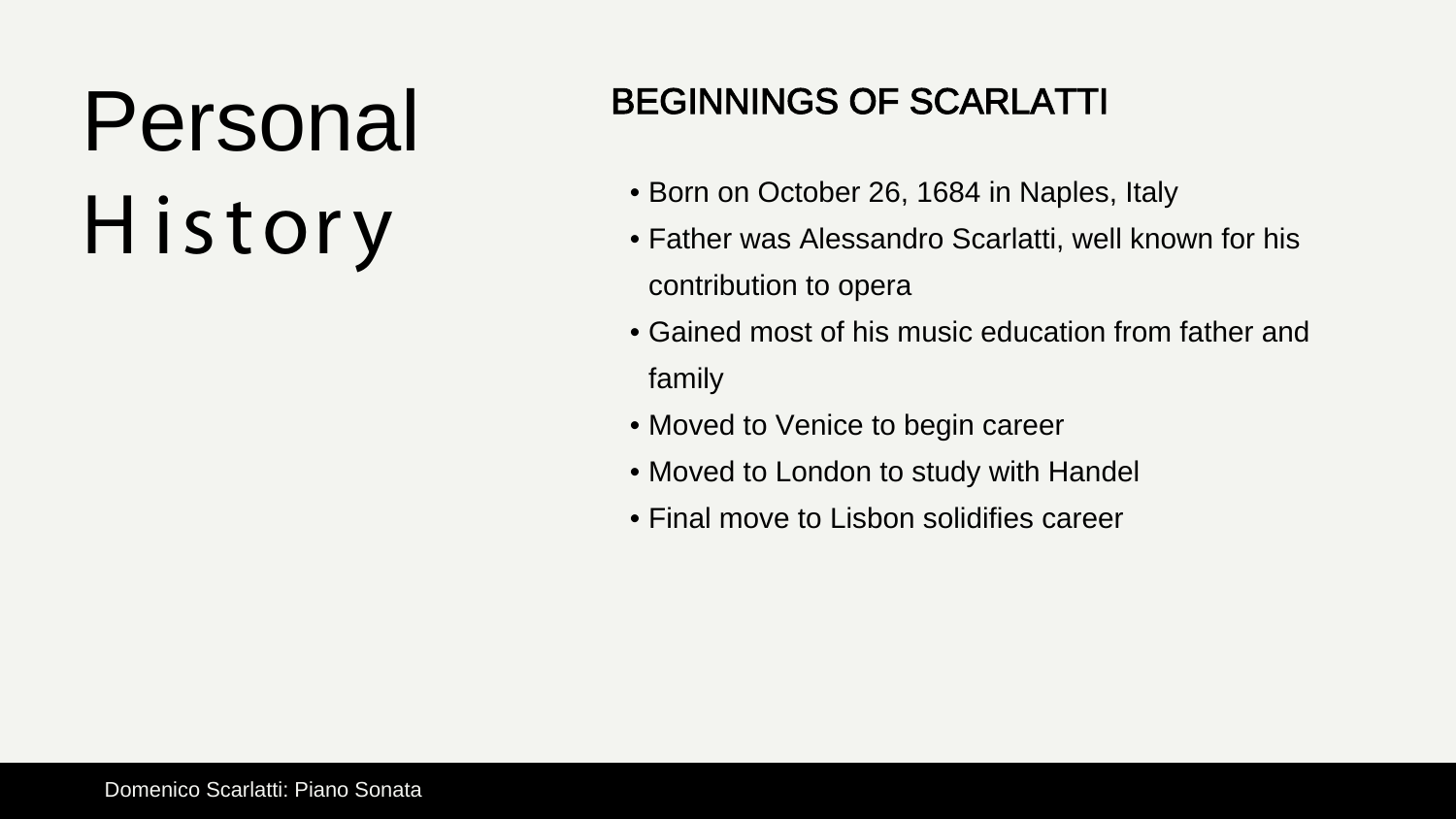### SPAIN

- K ing Jao the V look ing for a m usic m aster for Princess M aria Barbara
- H arpsichord sonatas were written for lessons with the princess
- E ser cizi, 'excercises'
- Bulk of Scarlatti's compositions come from his tim e in Spain
- He stayed with the royal family until retirem ent in 1754
- Spent m ajority of life and career in Spain

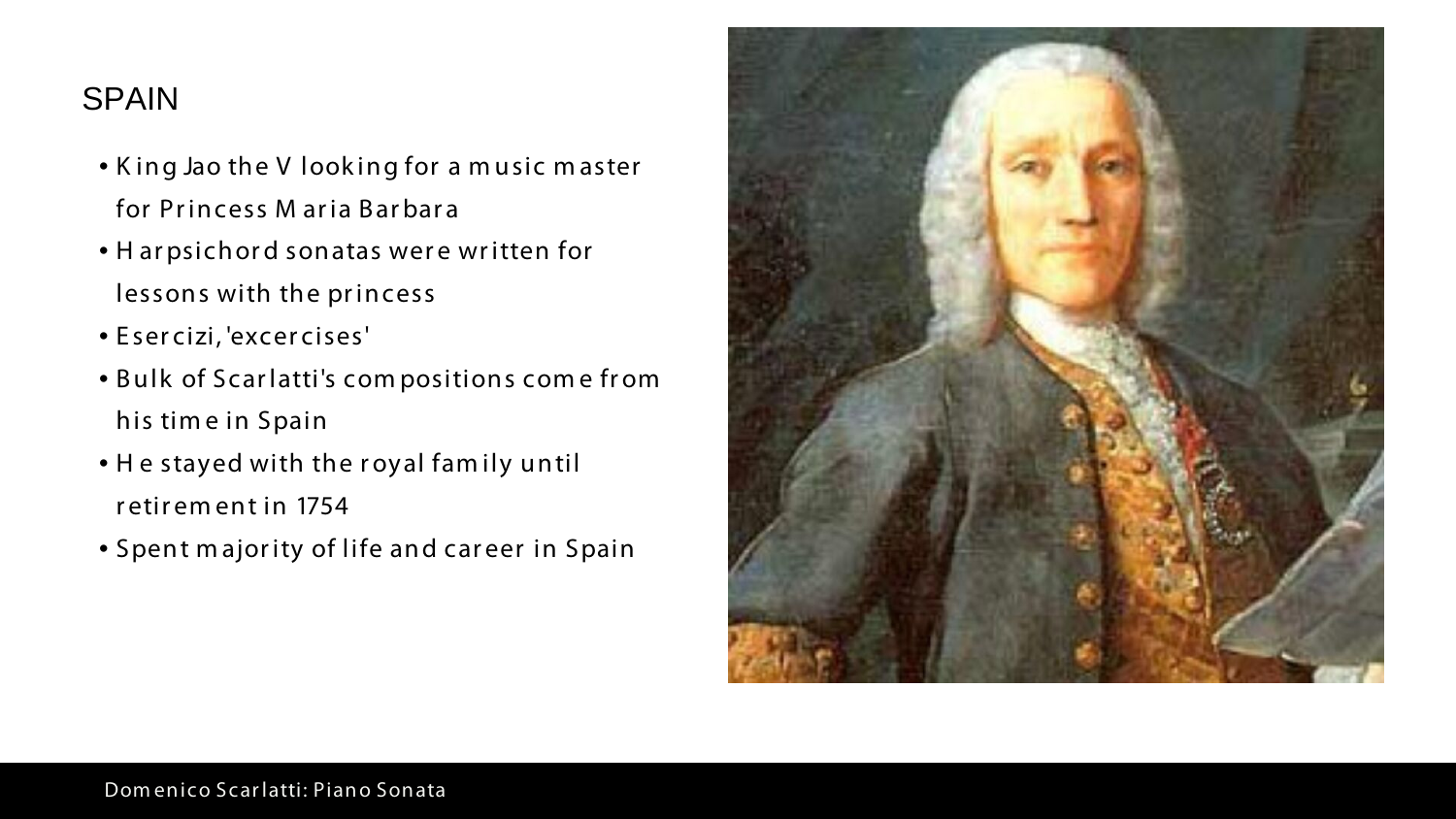### Influences

### ALESSANDRO SCARLATTI

First forty years of Domenico's life was influenced by Alessandro. His family was also an influence in his development as a musician.



Handel, Corelli, Princess Maria Barbara, Thomas Roseingrave , Pasquini , Gasparini, Vivaldi, and Marcellos .

### ENVIRONMENT

Due to the traveling he did with the royal family, Scarlatti mimicked his surroundings and the sounds he heard.



### FELLOW COMPOSERS

### OTHER INSTRUMENTS

Spanish guitar being the biggest influence, other instruments found in European orchestra and common instruments of Spain.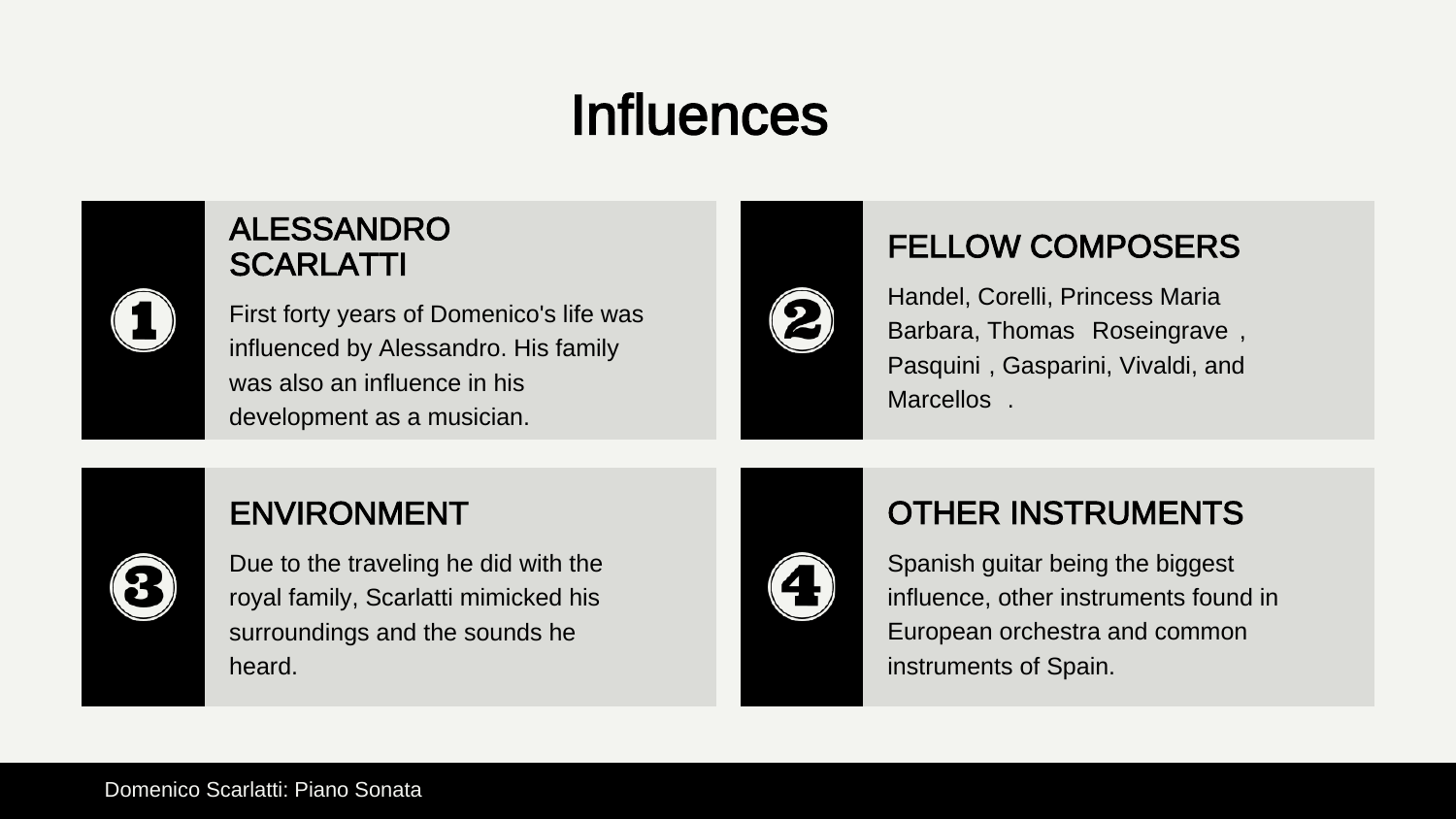# Example:

### SONATA NO. 449 GUITAR INFLUENCE



Scarlatti, Domenico. *Sonata in B minor K. 27 – L. 449.* YouTube Video, 4:48, March 23, 2011, <https://www.youtube.com/watch?v=syBnn-AgzVQ>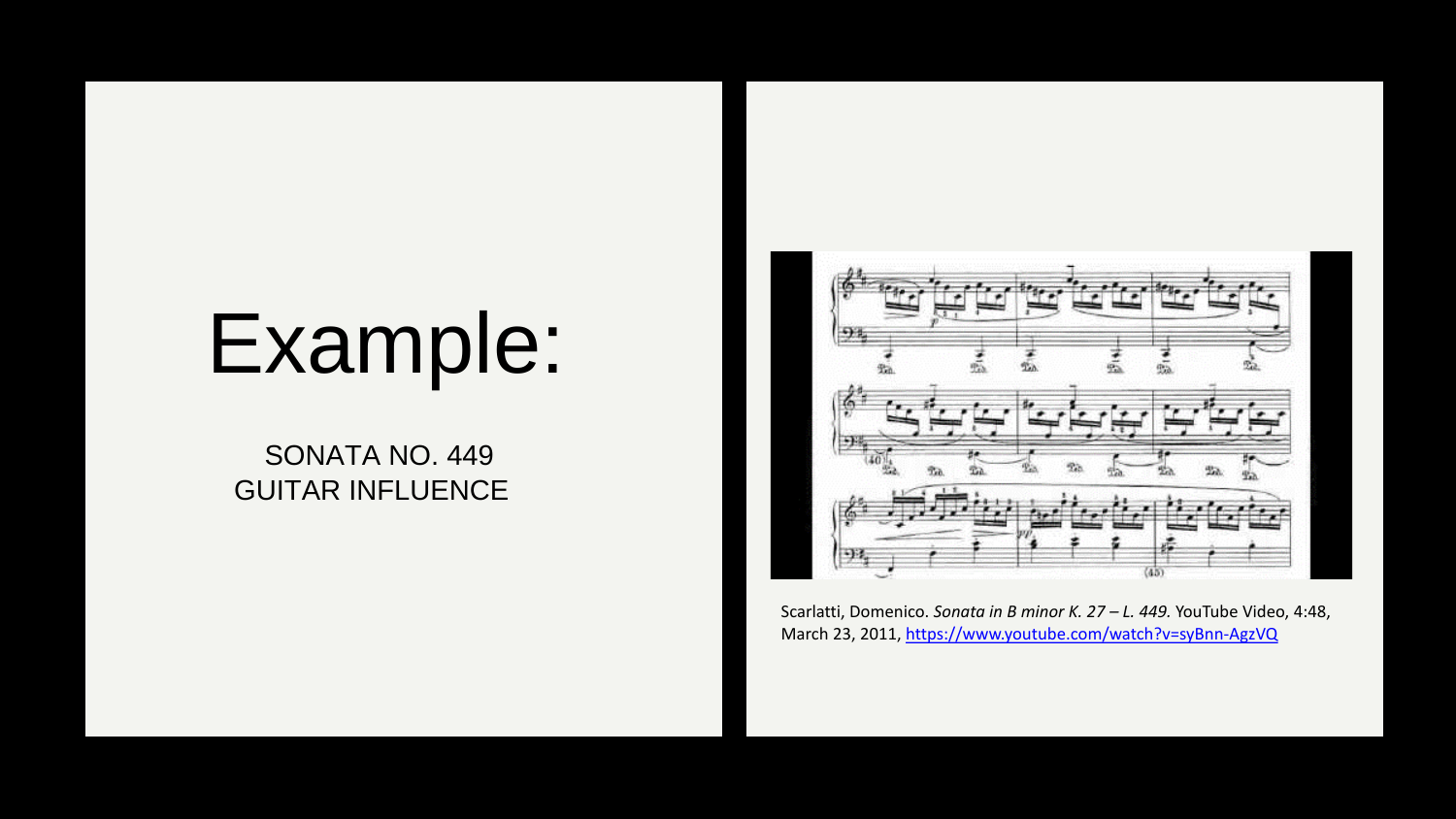# Example:

EXAMPLE OF PUNTEADO STYLE (Mm. 10 -12)



Scarlatti, Domenico. *Sonata in F Major K. 239 (Alexandre Tharaud).*  YouTube Video, 3:46, January 11, 2019, <https://www.youtube.com/watch?v=gQ9QO83rCCg>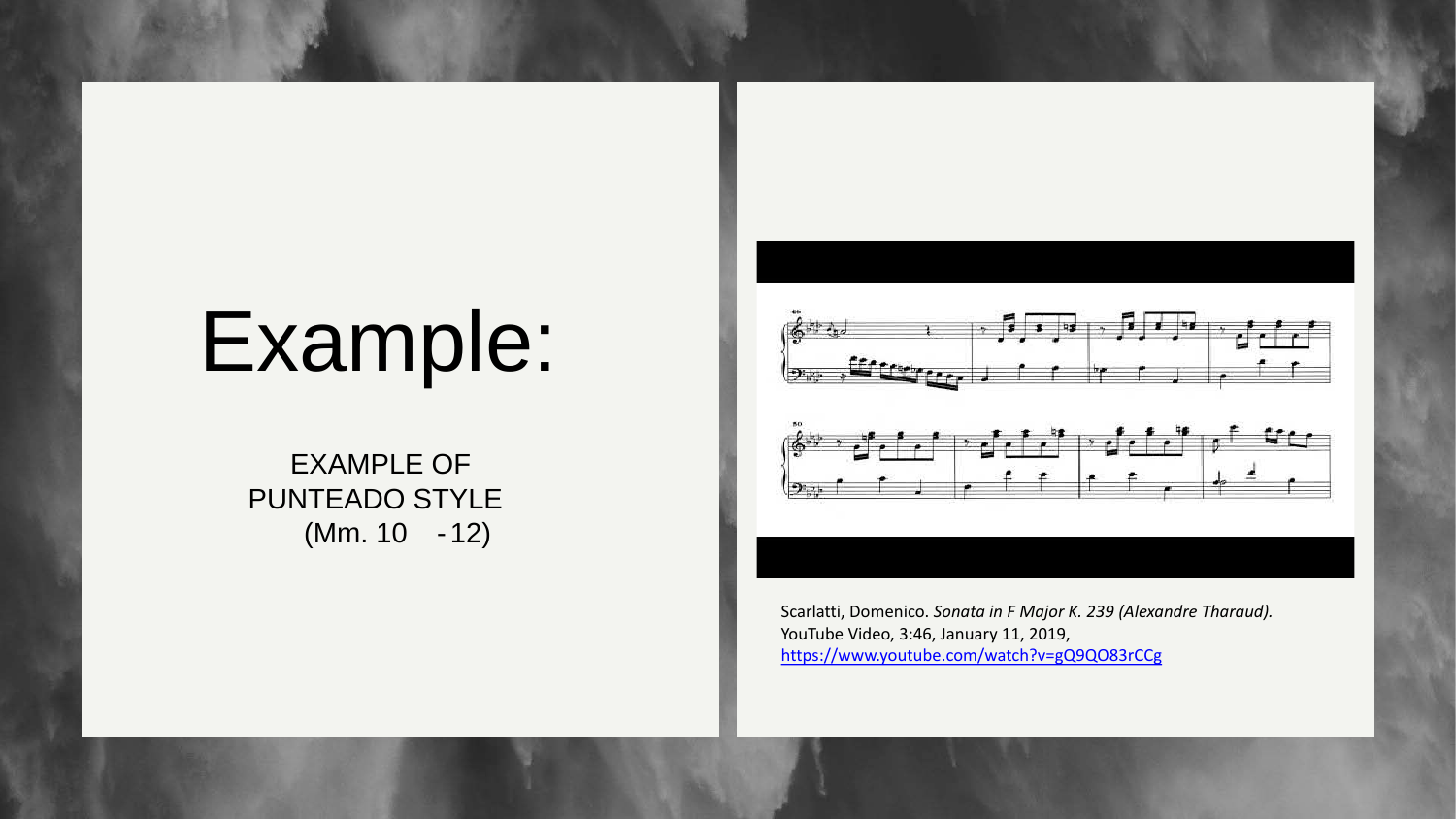### Form of Classical Sor

As seen in Mozart and Haydn's Sona



Domenico Scarlatti: Piano Sonata

| nata<br>atas       |  |
|--------------------|--|
| Recapitulation     |  |
| B<br>A<br>trans.   |  |
| ╬<br>al            |  |
| unstable<br>I<br>T |  |
| unstable<br>1      |  |
|                    |  |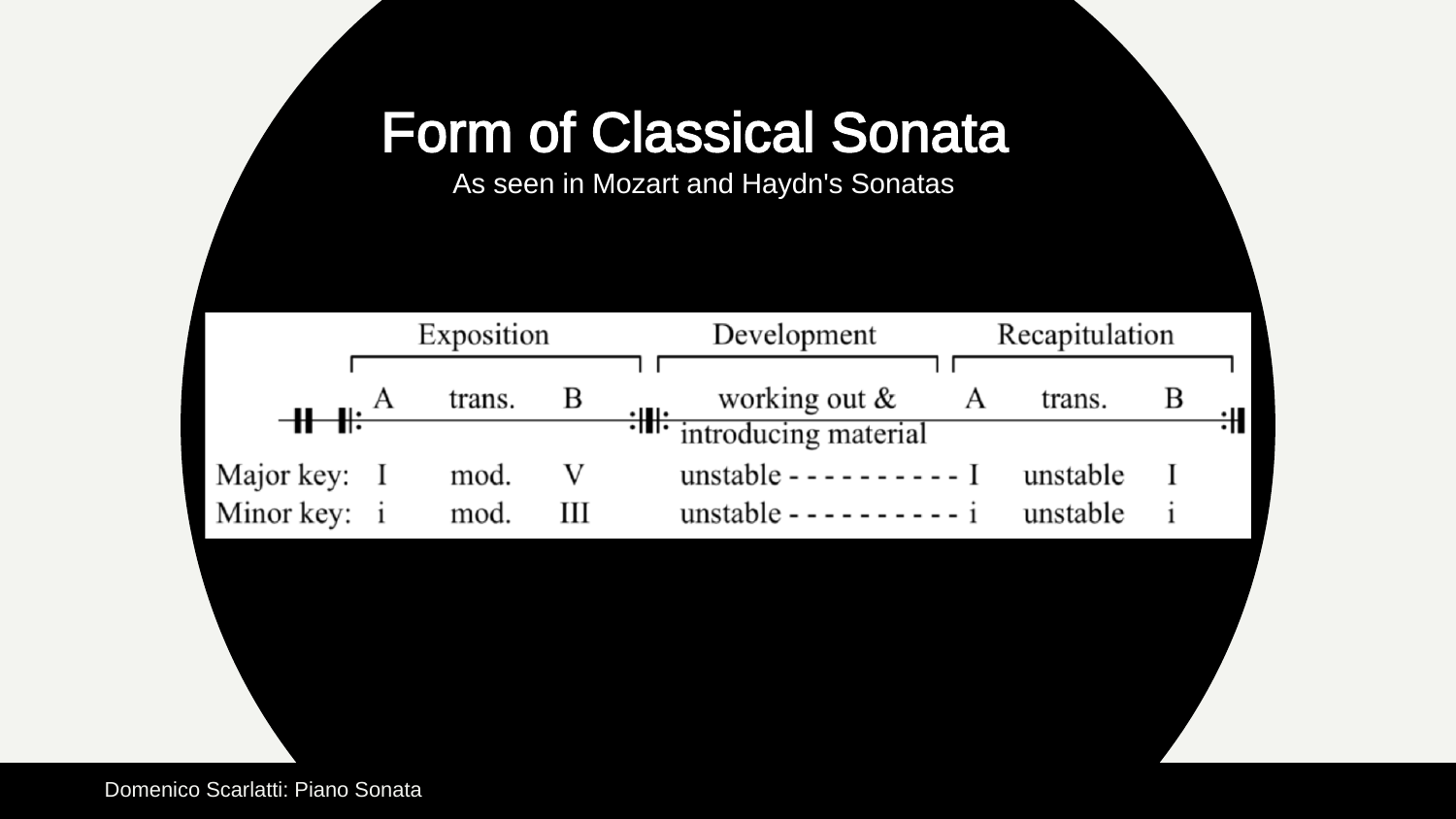# Scarlatti's Sonata

ONE M OVEM ENT

Binary form of the older form .  $A : ||B A':||$ 

### T YPICAL CH ARACT ERIST ICS

FIRST TH EM E

> T hem atic developm ent has a different look in Scarlatti's sonatas

Seen in every Scarlatti Sonata. SECOND TH EM E

A second them e is seen in only a few of his sonatas.

T H EM AT IC DEVELOPM ENT

DEVELOPING IDEAS

Scarlatti develops ideas as he writes in an alm ost im provisatory style.

Dom enico Scarlatti: Piano Sonata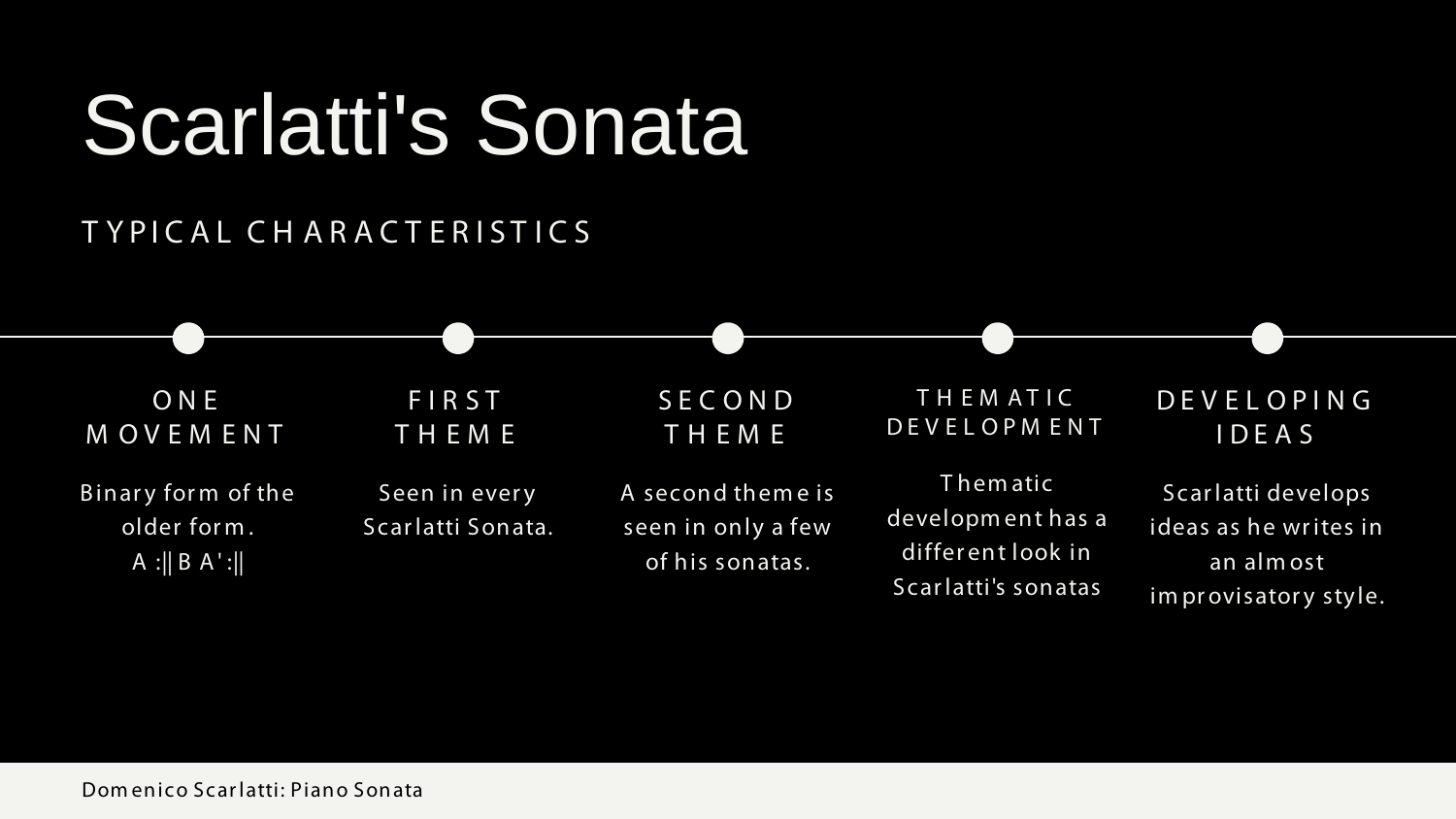## DEVICES USED

DEVICES SCARLATTI USED IN COMPOSITION PROCESS



Domenico Scarlatti: Piano Sonata